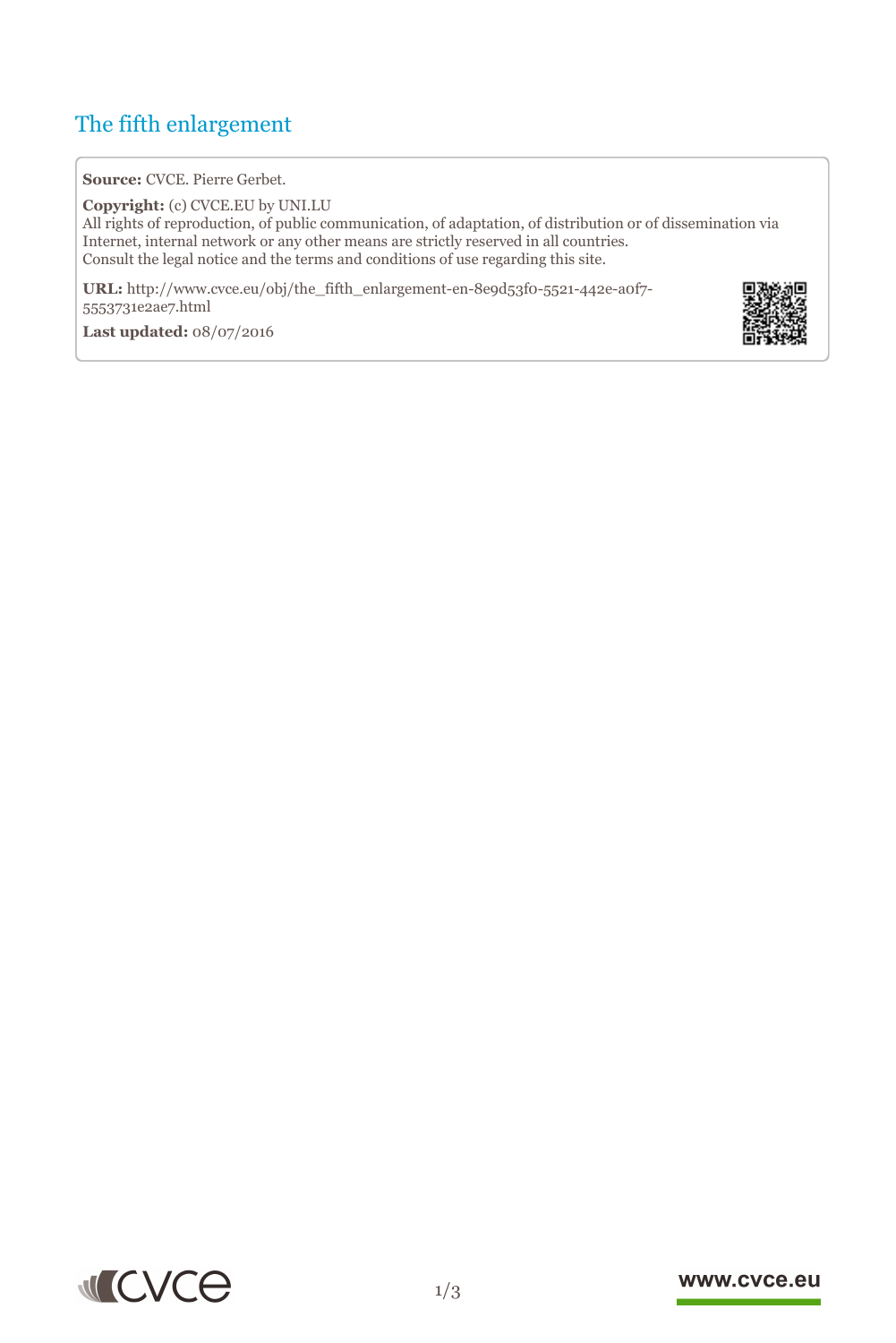## **The fifth enlargement**

After the fall of the Communist regimes, the countries of the former Eastern bloc declared that they wished to join the European Community. However, at this time, the legacy of the socio-economic systems and structures made more rapid integration of the countries of Eastern Europe into the Community difficult. In order to help them move towards liberal democracy and a market economy, the Community, and then the European Union, concluded Association Agreements with them with a view to their future accession. The Essen European Council (9–10 December 1994) set out a 'pre-accession' strategy in order to prepare the countries of Central and Eastern Europe (CEECs) for the progressive adoption of the Community *acquis*, the entire body of legislation adopted by the Community. It also 'confirm[ed] that the next phase of enlargement of the Union w[ould] involve Cyprus and Malta'. The Copenhagen European Council (21–22 June 1993) had previously spelt out the political and economic conditions to be met for accession to the European Union in the 'Copenhagen criteria'.

Thereupon, one country after another applied for accession: Hungary (31 March 1994), Poland (5 April), Romania (22 June 1995), Slovakia (27 June 1995), Latvia (13 October 1995), Estonia (24 November 1995), Lithuania (8 December 1995), Bulgaria (14 December 1995), the Czech Republic (17 January 1996) and Slovenia (10 June 1996). The Madrid European Council (15–16 December 1995) established a timetable. Accession negotiations would begin six months after the conclusion of the Intergovernmental Conference (IGC) leading to the Treaty of Amsterdam. They would involve Cyprus, which had had an Association Agreement with the European Economic Community (EEC) since 19 December 1972 and had applied for accession on 3 July 1990, and Malta, which had been associated with the EEC since 5 December 1970 and became an applicant country on 16 July 1990, as well as the 10 associated applicant countries of Central and Eastern Europe (CEECs). The Council instructed the European Commission to report back to it on the various applications for accession.

Immediately after the Amsterdam European Council (16–17 June 1997), and without awaiting the signing of the Amsterdam Treaty on 2 October 1997, the Santer Commission submitted its report on 16 July 1997 with 'Agenda 2000: for a stronger and wider Union', which contained ten opinions on the applications for accession of the CEECs. After analysing the capacity of each state to meet the Copenhagen economic and political criteria, the Commission considered that only a first group of six countries might be eligible to accede in around 2002–2003 and suggested that negotiations should begin only with them (Cyprus, the Czech Republic, Estonia, Hungary, Poland and Slovenia). The Luxembourg European Council (12– 13 December 1997), however, wishing to avoid any discrimination between applicants, decided to include all ten applicant states from Central and Eastern Europe, along with Cyprus, in the enlargement process, while opening negotiations only with the six countries selected by the Commission.

An annual European Conference of Heads of State or Government of the EU Member States and of the applicant countries was established as a multilateral forum for political cooperation in which to address matters of general interest and to develop cooperation in the areas of the common foreign and security policy (CFSP), justice and home affairs (JHA) and economic and regional cooperation. The first conference was held in London on 12 March 1998 under the UK Presidency. It condemned the Serb repression in Kosovo and decided to involve the applicant countries in the Fifteen's action plan to combat crime.

The negotiations were launched in Brussels on 30 March 1998 at the ministerial meeting that opened the process of accession to the EU of the ten CEECs and Cyprus. The negotiations were conducted by the Council, assisted by the Commission. The latter began by drawing up an inventory of the Community *acquis*, the legislative texts that the future Member States would have to incorporate into their national law. That amounted to about 20 000 legal acts accounting for 80 000 pages of the *Official Journal of the European Communities*. An 'accession partnership' was established between the Union and each applicant country. Each country received a 'road map' which set out the objectives to be achieved in order to satisfy the accession criteria and the 'pre-accession' financial aid conditional on respect for the commitments entered into. From the end of 1998 onwards, the Commission reported back to the Council on a regular basis on the progress made by each applicant country.



### www.cvce.eu